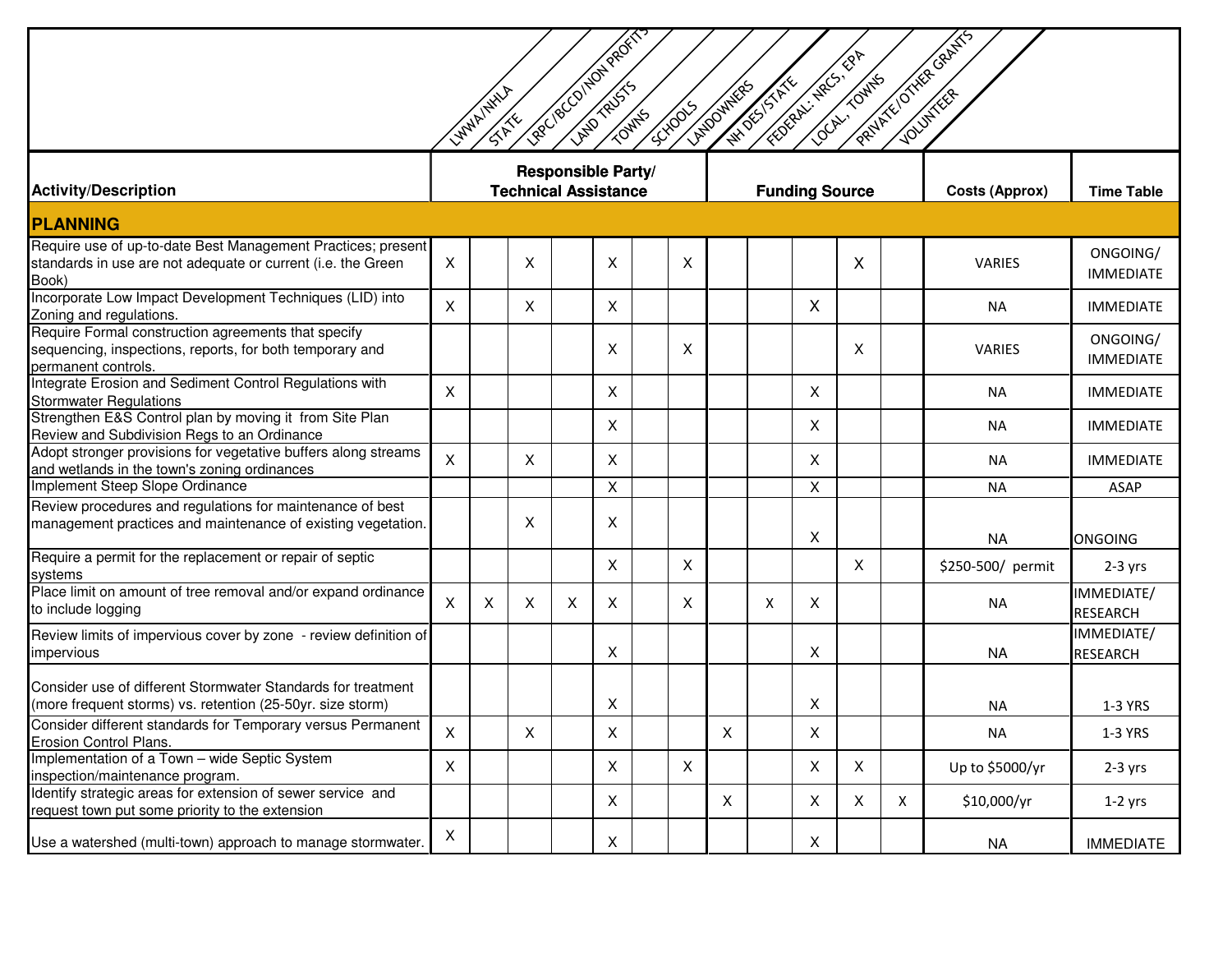|                                                                                                                                       |   | LYMAINWLA<br><b>SHALL</b> |                             | Leer / 8 CO/HON PROFITS |   |  | <b>SCHOOLS</b> | LANDOVINERS  | <b>ANTISTICS</b>          | FEDERAL MACS, PA<br><b>COOKING</b> |              |   | PRIVATE/OTHER GRANTS  |                              |
|---------------------------------------------------------------------------------------------------------------------------------------|---|---------------------------|-----------------------------|-------------------------|---|--|----------------|--------------|---------------------------|------------------------------------|--------------|---|-----------------------|------------------------------|
| <b>Activity/Description</b>                                                                                                           |   |                           | <b>Technical Assistance</b> | Responsible Party/      |   |  |                |              |                           | <b>Funding Source</b>              |              |   | <b>Costs (Approx)</b> | <b>Time Table</b>            |
| <b>EDUCATION/STEWARDSHIP</b>                                                                                                          |   |                           |                             |                         |   |  |                |              |                           |                                    |              |   |                       |                              |
| Promote use of phosphorus free fertilizers or no fertilizers, such<br>as "Don't P in the Lake" campaign                               | X |                           | X                           |                         | X |  | X              |              |                           |                                    | Χ            | X | \$500-1000            | <b>ONGOING</b>               |
| Promote the Lake Winnipesaukee Watershed Management<br>Plan throughout the watershed                                                  | X |                           | X                           |                         | X |  | X              |              |                           | X                                  | Χ            | Χ | \$1-2000              | <b>ONGOING</b>               |
| Establish and expand water quality monitoring in the three<br>subwatersheds through "Adopt Winni"                                     | X |                           | X                           |                         | X |  | X              |              |                           | X                                  | X            | Χ | \$5-10,000            | <b>IMMEDIATE</b>             |
| Septic System Education for Homeowners on proper use and<br>maintenance.                                                              | X | X.                        | X                           |                         | X |  | X              | X            | X                         | X                                  | X            | X | \$3,000               | IMMEDIATE/<br><b>ONGOING</b> |
| Conduct workshops on vegetative buffers and landscaping by<br>the water's edge                                                        | X |                           | X                           |                         | X |  | X              |              |                           |                                    |              |   | \$2-5,000 /workshop   | $1-3$ yrs                    |
| Develop and increase information resources such as the "Lake<br>Winnipesaukee Watershed Management Plan" website                      | X | X                         | X                           |                         |   |  |                | Χ            | X                         |                                    | X            | X | \$50,000              | <b>ONGOING</b>               |
| Integrate water quality monitoring data from the EMD into the<br>Lake Winnipesaukee Watershed Management Plan website                 | Χ | Χ                         | X                           |                         |   |  |                | Χ            | X                         |                                    | Χ            |   | $<$ \$5,000           | 1 <sub>yr</sub>              |
| Recommend Intra-town cooperation between Planning Board,<br>Conservation Comm., Zoning Board, and DPW                                 | X |                           |                             |                         | X |  |                |              |                           | $\mathsf{X}$                       |              |   | <b>NA</b>             | <b>IMMEDIATE</b>             |
| Recommend Inter-town cooperation on Planning Issues - need<br>to determine what factors would trigger                                 | X |                           | X                           |                         | X |  |                |              |                           | X                                  |              |   | <b>NA</b>             | <b>IMMEDIATE</b>             |
| Create or develop model for calculating phosphorus loading<br>from development projects under 100,000 sf                              | X | X                         | Χ                           |                         |   |  |                | Χ            | Χ                         |                                    | X            |   | $<$ \$5,000           | 1 yr                         |
| <b>FUNDING</b>                                                                                                                        |   |                           |                             |                         |   |  |                |              |                           |                                    |              |   |                       |                              |
| Develop good impervious cover data for better informed<br>planning decisions.                                                         |   |                           | X                           |                         | Χ |  |                | Χ            | X                         |                                    | X            |   | \$20,000              | $1-3$ yrs                    |
| Map tributaries and inflows to the lake, including mapping of<br>catch basins and outfalls                                            |   | X                         | X                           |                         | X |  |                |              |                           | X                                  | X            | X | \$5-10,000            | $1-2$ yrs                    |
| Secure funding for continuing the development of<br>management plans for all the subwatersheds in the Lake<br>Winnipesaukee Watershed | X |                           | $\boldsymbol{\mathsf{X}}$   |                         | X |  | X              | $\mathsf{X}$ | $\boldsymbol{\mathsf{X}}$ | $\pmb{\times}$                     | $\mathsf{X}$ |   | \$500,000             | <b>ONGOING</b>               |
| Secure funding for implementation of action items identified<br>in the plan                                                           | X |                           | X                           |                         | X |  |                | X            | X                         | X                                  | X            | X | >\$500,000            | <b>ONGOING</b>               |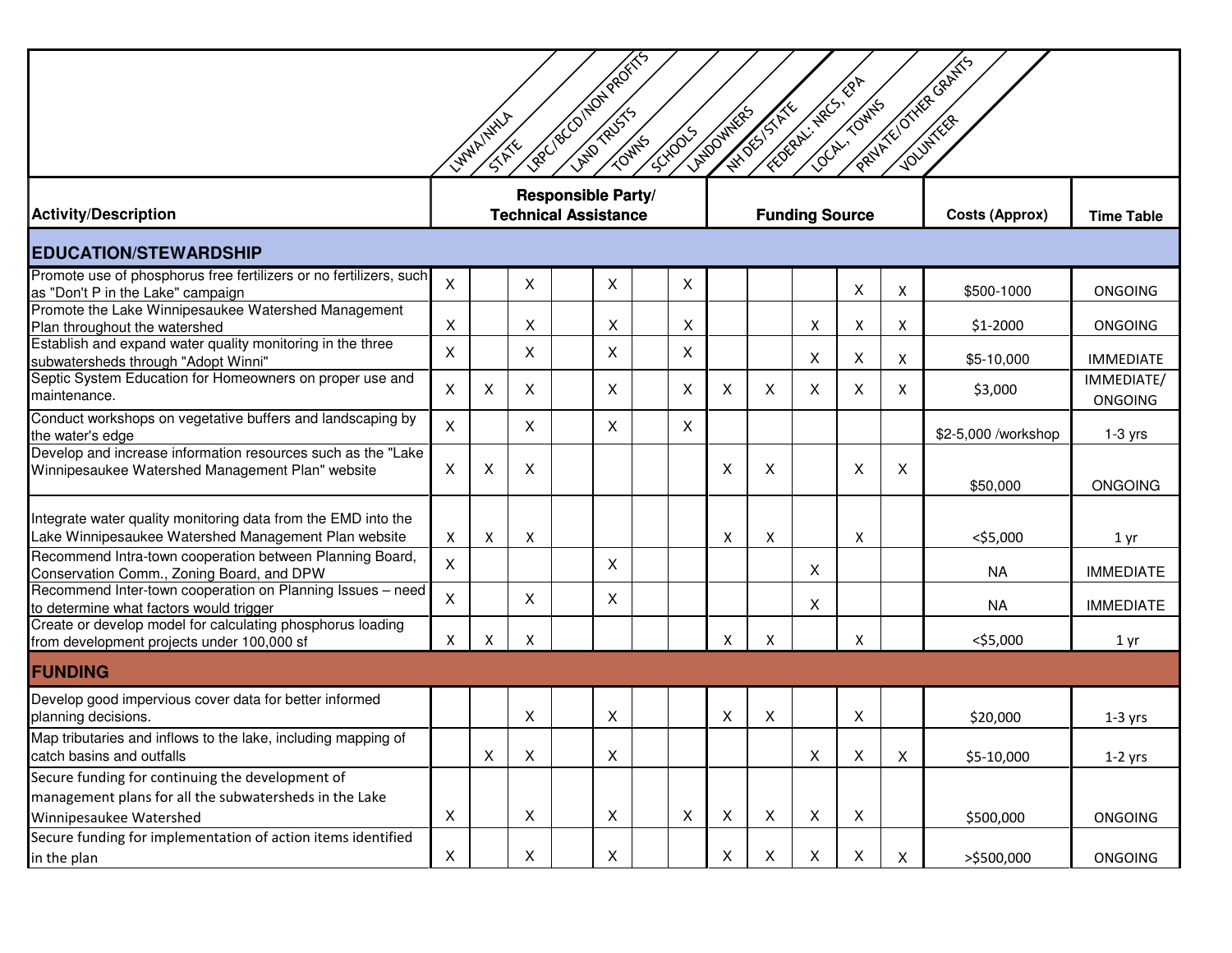| Establish a finance program to replace failing/substandard<br>septic systems for cases of economic hardship |  |  |   |  |  |  | \$50,000      | 2-3 YRS/<br>ONGOING |
|-------------------------------------------------------------------------------------------------------------|--|--|---|--|--|--|---------------|---------------------|
| Identify key parcels of land for Conservation                                                               |  |  | ` |  |  |  | <b>VARIES</b> | ONGOING             |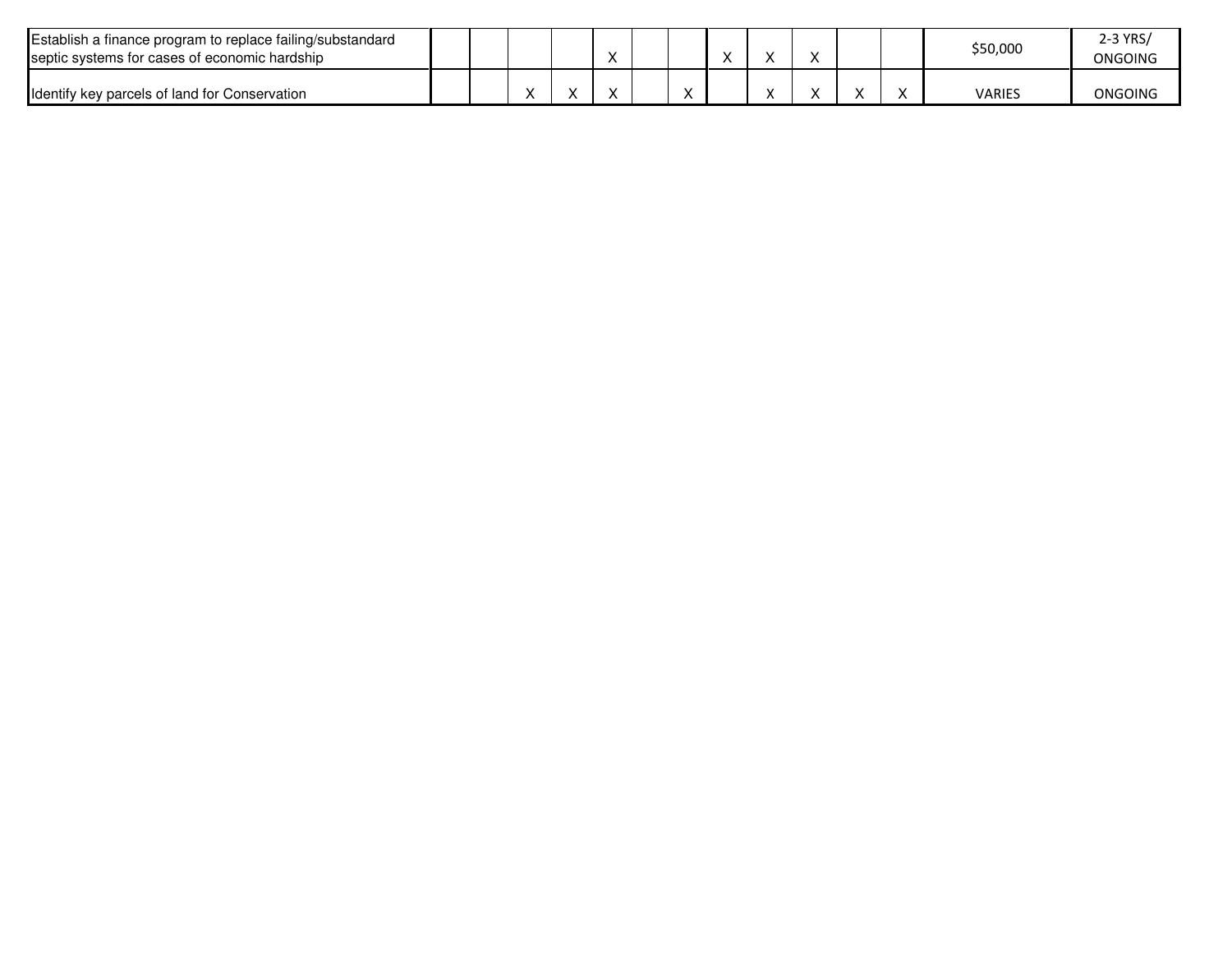| Lagr / Bright Avenue<br>PRIVATE/OTHER GRANTS<br>FEDERAL - RECT - RPT<br>LOCAL TOWNS<br><b>AND STATE</b><br>LANDOVINERS<br>LYMAINWA<br><b>SCHOOLS</b><br><b>STAKE</b>                                                                   |   |   |                             |                           |   |   |   |                           |   |                       |   |                           |                                             |                   |
|----------------------------------------------------------------------------------------------------------------------------------------------------------------------------------------------------------------------------------------|---|---|-----------------------------|---------------------------|---|---|---|---------------------------|---|-----------------------|---|---------------------------|---------------------------------------------|-------------------|
| <b>Activity/Description</b>                                                                                                                                                                                                            |   |   | <b>Technical Assistance</b> | <b>Responsible Party/</b> |   |   |   |                           |   | <b>Funding Source</b> |   |                           | <b>Costs (Approx)</b>                       | <b>Time Table</b> |
| <b>BEST MANAGEMENT PRACTICE/ RESTORATION SITES</b>                                                                                                                                                                                     |   |   |                             |                           |   |   |   |                           |   |                       |   |                           |                                             |                   |
| Increase storm water sizing to accommodate 25 to 50 yrs storm<br>events                                                                                                                                                                |   | X |                             |                           | X |   |   | X                         | X | X                     | X |                           | <b>HIGH</b>                                 | 3-5 YRS           |
| Incorporate use of Best Management Practices for better<br>infiltration and drainage of stormwater                                                                                                                                     |   |   |                             |                           | X |   |   |                           |   | X                     |   |                           | <b>VARIES</b>                               | <b>IMMEDIATE</b>  |
| Eliminate practice of paving drainage ways; utilize rock lined<br>ditches and swales.                                                                                                                                                  |   |   |                             |                           | X |   |   |                           |   | X                     |   |                           | VARIES                                      | 2 YRS             |
| Require 80% removal of Total Suspended Solids (TSS)                                                                                                                                                                                    |   |   |                             |                           | X |   |   |                           |   | X                     |   |                           | <b>NA</b>                                   | 2-5 YRS           |
| <b>Meredith Bay</b>                                                                                                                                                                                                                    |   |   |                             |                           |   |   |   |                           |   |                       |   |                           |                                             |                   |
| Stabilize bank, increase drainage pipe size, install plunge pool<br>and swale at outlet on Scenic Road, at railroad crossing near<br>Centenary Ave.                                                                                    |   | Х |                             |                           | Х |   |   | X                         | X | X                     |   |                           | \$40,000                                    | <b>Fall 2011</b>  |
| Conduct a detailed assessment of the Hawkins Brook sub-<br>watershed to identify specific sources of non-point pollution and<br>potential BMP's and/or wetland enhancements to help mitigate<br>pollutant loads entering Meredith Bay. | X |   | Χ                           |                           | X |   | Χ | X                         | Χ | Χ                     | X | X                         | \$10-20,000                                 | 5 yrs             |
| Evaluate Monkey Pond and related catchments to determine<br>whether the wetland could or should be enhanced to provide<br>optimum sediment and nutrient removal.                                                                       | X |   | X                           |                           | Х |   | Х | X                         | X | X                     | X | $\boldsymbol{\mathsf{X}}$ | \$10-20,000                                 | 5 yrs             |
| Vegetative buffer restoration and other possible BMP<br>deployment on private residential lots, public property, and<br>along streambanks                                                                                              | X |   | Χ                           |                           | х | X | Χ | $\boldsymbol{\mathsf{X}}$ | X | X                     | Χ | $\boldsymbol{\mathsf{X}}$ | Varies by buffer width<br>and length needed | On going          |
| Replace infiltration trench at Hesky Park boat ramp                                                                                                                                                                                    | X |   | X                           |                           | X |   |   | $\boldsymbol{\mathsf{X}}$ |   | X                     | X |                           | \$5,000                                     | $< 5$ yrs         |
| Install infiltration trench at Waukewan boat ramp                                                                                                                                                                                      | X |   | X                           |                           | X |   |   | Χ                         |   | X                     | Χ |                           | \$5,000                                     | $< 5$ yrs         |
| Conduct catch basin assessment, maintenance and retrofit.                                                                                                                                                                              | Χ |   | $\pmb{\mathsf{X}}$          |                           | X |   |   | X                         |   | X                     | X | $\boldsymbol{\mathsf{X}}$ | \$5,000/ CB retrofit                        | On going          |
| Restore/stabilize 200' of eroded stream channel on the west<br>shore of Lake Waukewan severely damaged in a prior flood<br>event                                                                                                       |   | X | X                           |                           | X |   | X | X                         | X | X                     | X | Χ                         | \$50,000                                    | 5 yrs             |
| Map and evaluate cross culverts along railroad system and<br>related catchments (i.e. Saywood Brook and Reservoir Brook)<br>to identify steps to ensure against repeated Rail Road<br>washouts                                         | X |   | X                           |                           | X |   |   | X                         | X | $\pmb{\mathsf{X}}$    | X |                           | \$10-20,000                                 | 5 yrs             |
| Redesign existing beaches to perched beaches (most of these<br>are privately owned)                                                                                                                                                    | X |   | $\mathsf X$                 |                           | X |   | X |                           |   | $\mathsf{X}$          | X | $\times$                  | Varies by linear ft and<br>beach area       | 10-15 yrs         |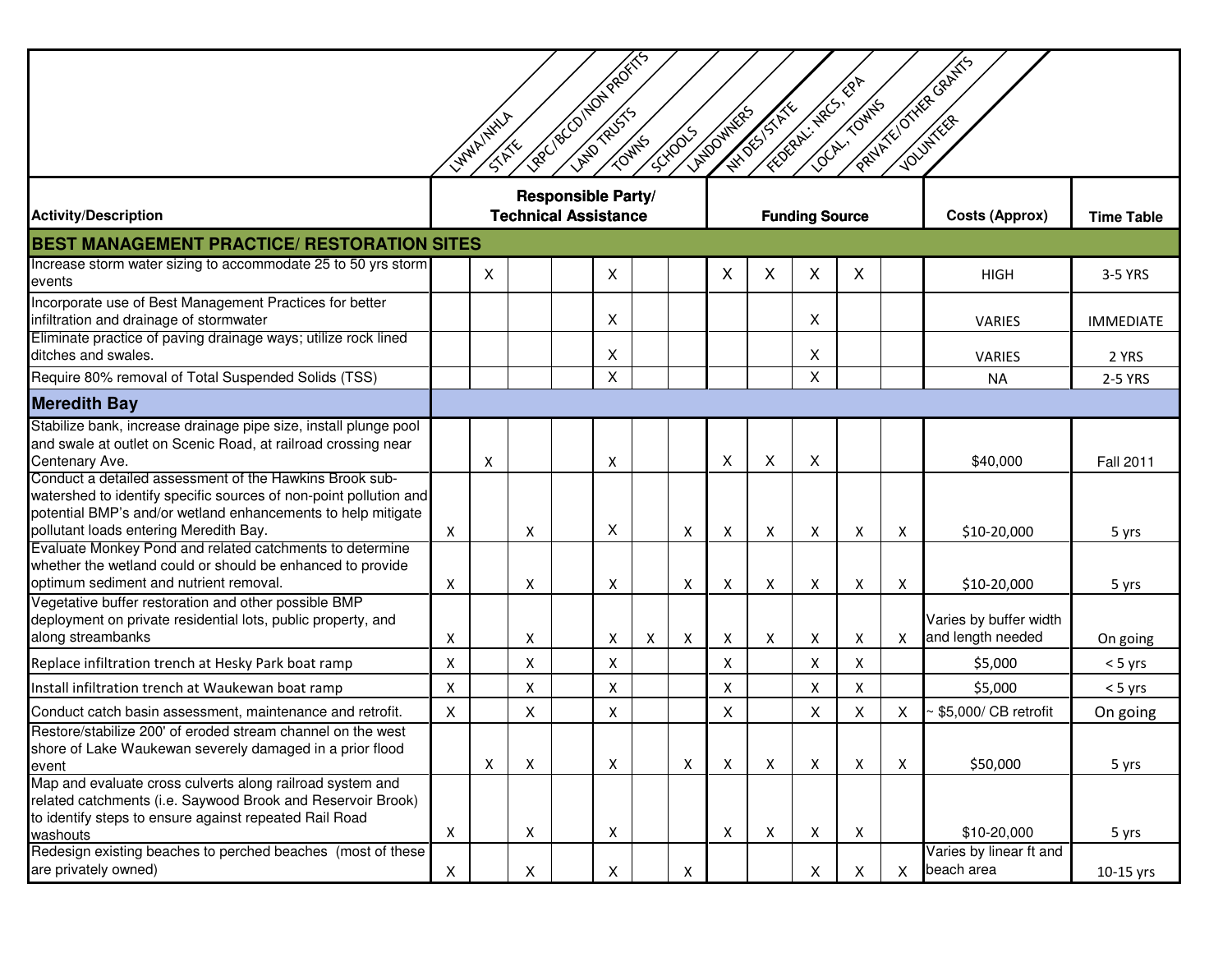| Leec/8co/potageok/5<br>PRIMER'S OTHER GRAFFS<br>$\mathscr{B}^{\blacktriangledown}$<br><b>CORPORATION STATES</b><br><b>COLLECTION</b><br><b>ANTON STATE</b><br>LANDOVINERS<br>LYMAINWLIA<br><b>SCHOOLS</b><br><b>SIXXX</b>                  |   |   |                             |                    |   |  |   |   |   |                       |   |   |                       |                   |
|--------------------------------------------------------------------------------------------------------------------------------------------------------------------------------------------------------------------------------------------|---|---|-----------------------------|--------------------|---|--|---|---|---|-----------------------|---|---|-----------------------|-------------------|
| <b>Activity/Description</b>                                                                                                                                                                                                                |   |   | <b>Technical Assistance</b> | Responsible Party/ |   |  |   |   |   | <b>Funding Source</b> |   |   | <b>Costs (Approx)</b> | <b>Time Table</b> |
| <b>BEST MANAGEMENT PRACTICE/ RESTORATION SITES</b>                                                                                                                                                                                         |   |   |                             |                    |   |  |   |   |   |                       |   |   |                       |                   |
| <b>Paugus Bay</b>                                                                                                                                                                                                                          |   |   |                             |                    |   |  |   |   |   |                       |   |   |                       |                   |
| Conduct an assessment of the Langley Brook sub-watershed<br>to identify specific sources of non-point pollution and potential<br>BMP's and/or wetland enhancements to help mitigate pollutant<br>loads entering Langley Cove.              | X | X | X                           |                    | X |  | X | X | X | X                     | X | X | \$10-20,000           | $1-5$ yrs         |
| Conduct an assessment of the Black Brook sub-watershed to<br>identify specific sources of non-point pollution and potential<br>BMP's and/or wetland enhancements to help mitigate pollutant<br>loads from high commercial development area | X | X | Χ                           |                    | Χ |  | х | X | X | X                     | X | X | \$10-20,000           | $1-5$ yrs         |
| Install water quality unit with bypass at south end of Paugus<br>Park Rd                                                                                                                                                                   |   | X |                             |                    | X |  | X | X | X | X                     | X |   | \$15,000              | 5 yrs             |
| Install berms and filters, remove pipe and create underground<br>retention basin to correct existing sediment issues at Last<br>Resort, Weirs Blvd                                                                                         |   | X |                             |                    | X |  | X | X | X | X                     | X |   | \$10,000              | 5 yrs             |
| Install underground retention pond at intersection of White<br>Oaks Rd/Weirs Blvd. to slow and trap high speed sediment<br>flows                                                                                                           |   | X |                             |                    | X |  |   | X |   | X                     | X |   | \$15,000              | 5 yrs             |